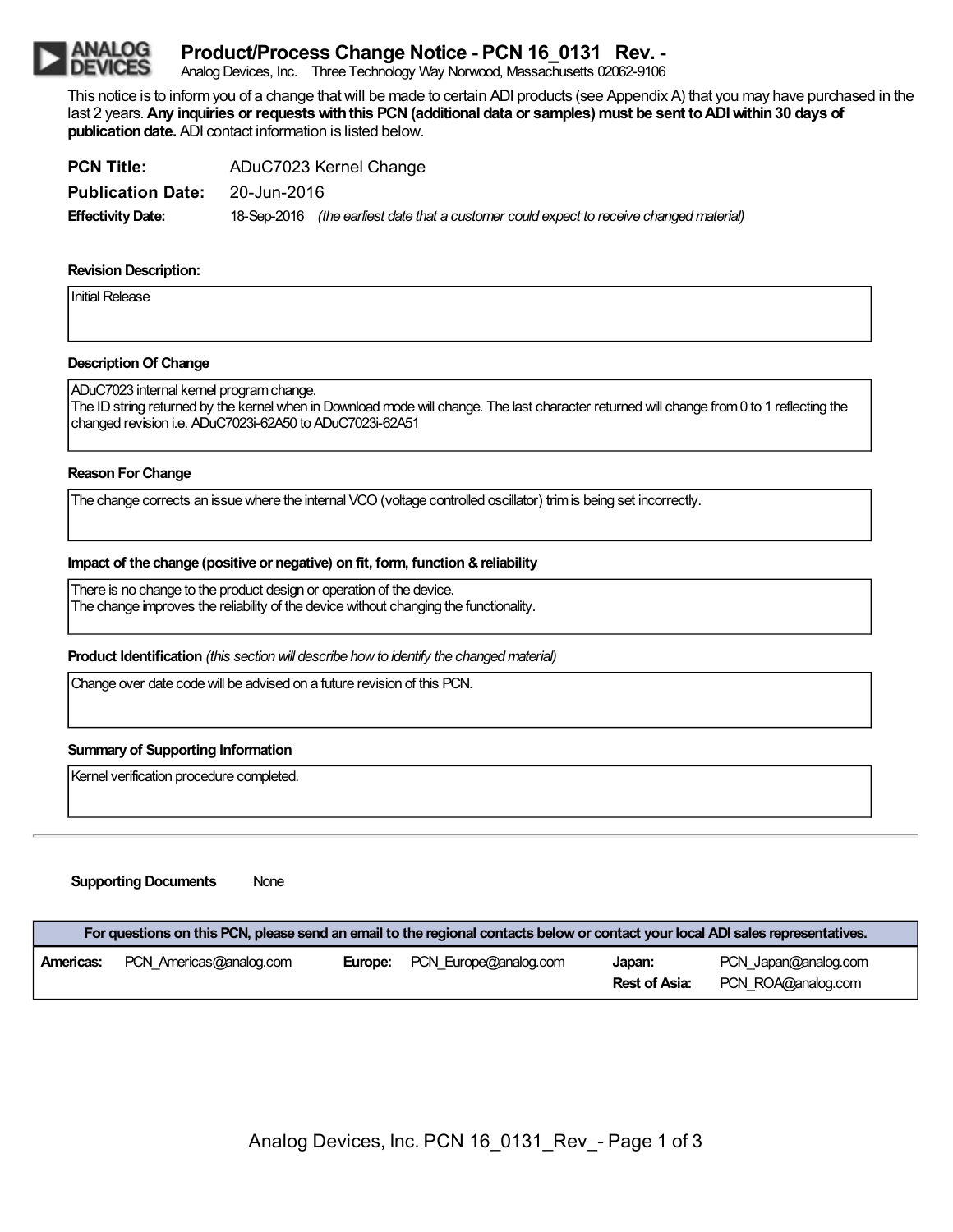| <b>Appendix A - Affected ADI Models</b>                          |                               |                               |                               |                            |  |
|------------------------------------------------------------------|-------------------------------|-------------------------------|-------------------------------|----------------------------|--|
| Added Parts On This Revision - Product Family / Model Number (7) |                               |                               |                               |                            |  |
| ADUC7023 / ADUC7023BCBZ62I-R7                                    | ADUC7023 / ADUC7023BCP6Z62    | ADUC7023 / ADUC7023BCP6Z62IR7 | ADUC7023 / ADUC7023BCP6Z62IRL | ADUC7023 / ADUC7023BCPZ62I |  |
| ADUC7023 / ADUC7023BCPZ62I-R7                                    | ADUC7023 / ADUC7023BCPZ62I-RL |                               |                               |                            |  |